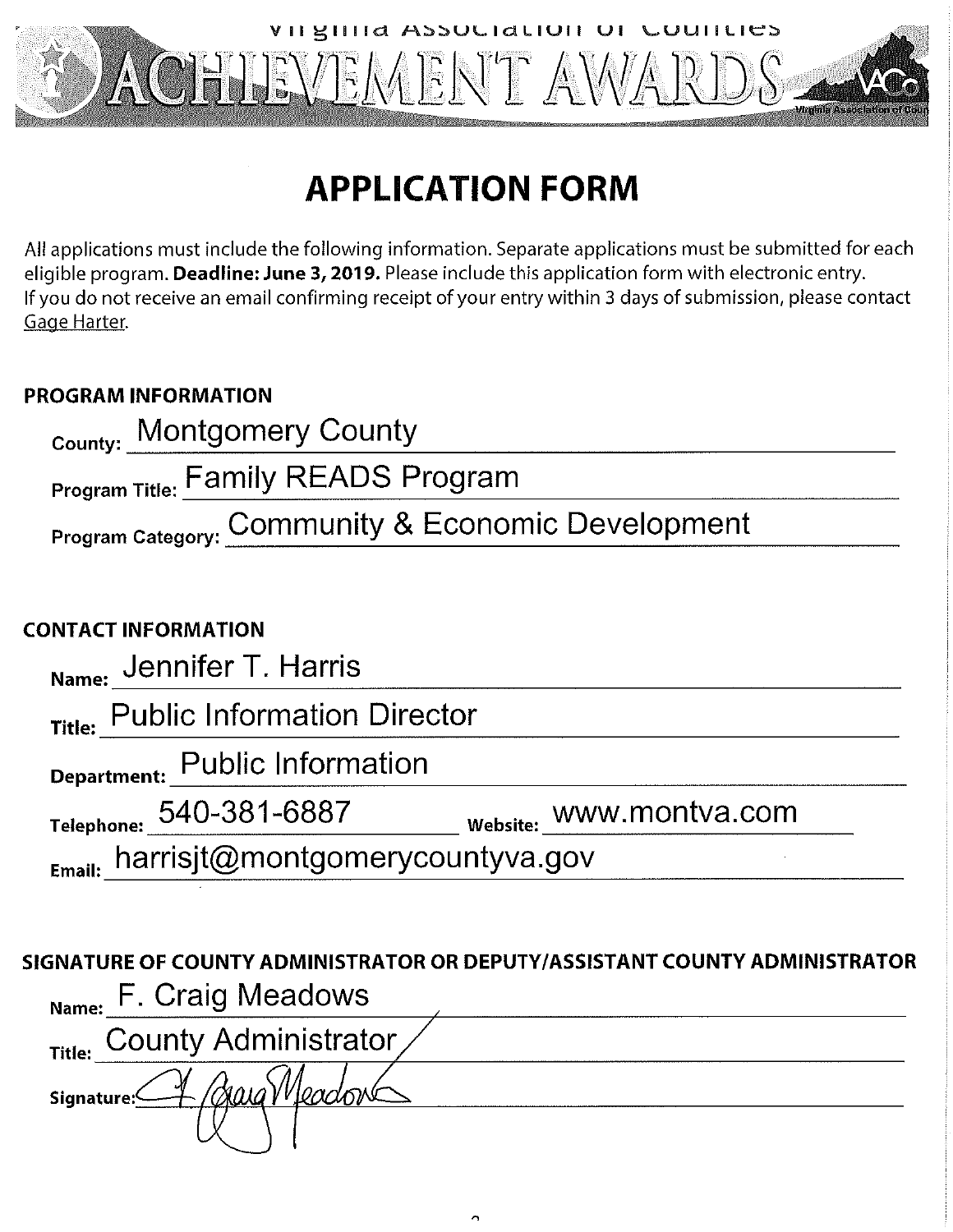### **VACo Community & Economic Development Award Submission – Family READS Program**

#### **Executive Summary**

In 2018, Montgomery-Floyd Regional Library was selected as one of 20 public libraries nationwide to receive a \$10,000 American Dream Literacy Initiative grant from the American Library Association (ALA) and Dollar General Literacy Foundation. With the funding, Montgomery-Floyd Regional Library, in partnership with the Literacy Volunteers of the New River Valley (LVNRV), implemented the Family READS (Reading and English to Achieve Dreams and Success) Program, which focused on English as a Second Language (ESL) and family literacy throughout the MFRL service area. In addition to the grant funding, the MFRL and partners spent \$6,781.13 on the worthwhile program.

The goal of the Family READS Program was to increase the English language skills of parents to achieve parenting, work, and community goals, and to fully partner in their children's education, while also increasing the English literacy and language skills of their children. Several regional partners participated in an effort to support the program's success to include: Literacy Volunteers of the New River Valley; Head Start; New River Community Action; Virginia Preschool Initiative; Montgomery County Public Schools; Blacksburg Refugee Partnership; Mountain Valley Charitable Foundation; Blacksburg Chinese Church; Literacy Volunteers of the New River Valley; Alpha Phi Omega at Virginia Tech; and Open Book NRV. The result was a 60% retention rate at the Blacksburg Library and a 100% retention rate at the Meadowbrook Library. Of the program graduates, 100% reported improved English vocabulary; 83% reported improved English listening and speaking; 100% reported improving skills to read with children; 100% reported increased use of library.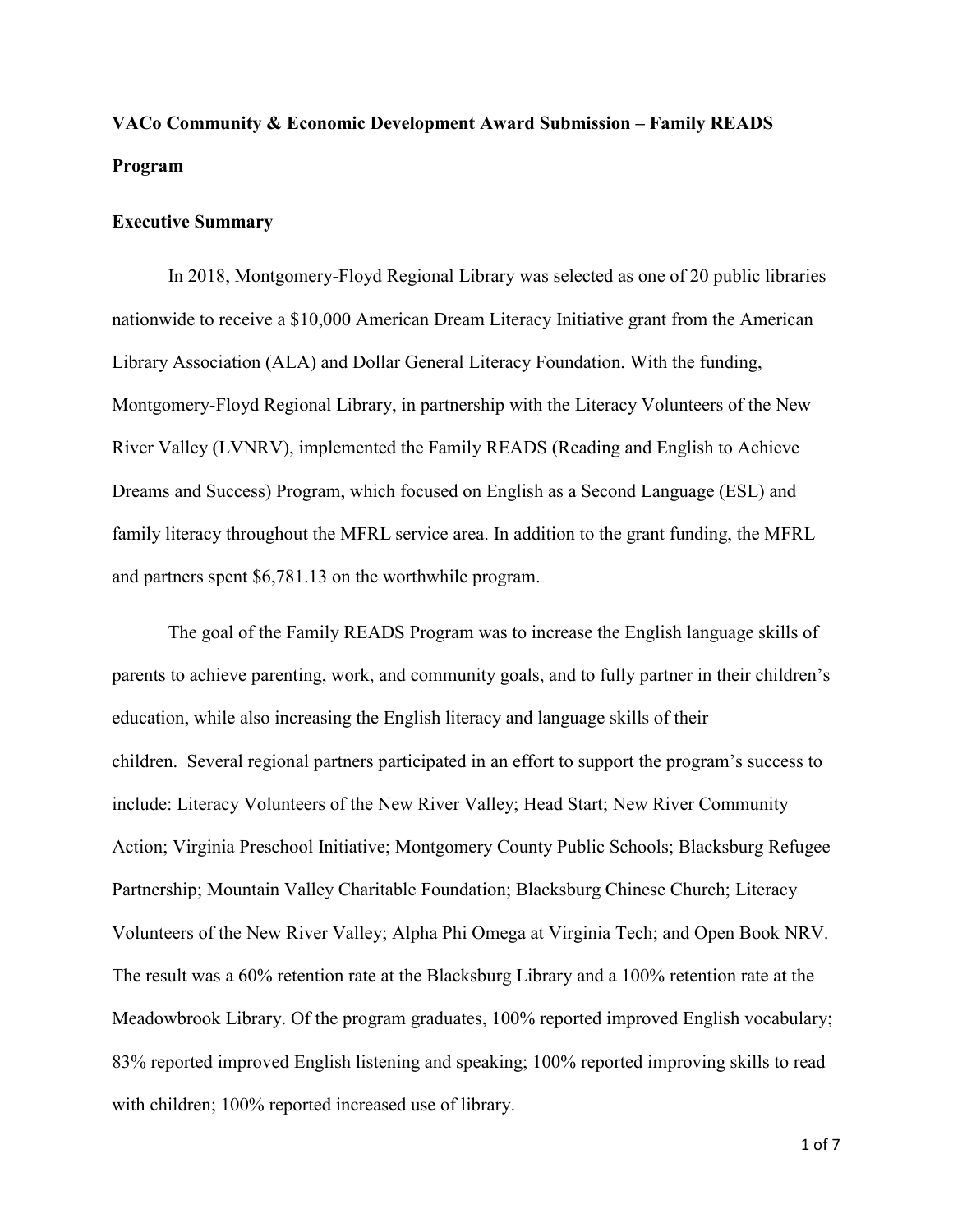#### **Overview**

Montgomery-Floyd Regional Library (MFRL) serves the public of Montgomery and Floyd Counties at four locations in Blacksburg, Christiansburg, Floyd and Shawsville, with a range of material, programs and services to stimulate imaginations, satisfy curiosity, inform citizens and guests, and to connect people to each other and world. MFRL welcomed over 395,000 visitors last year, and checked out 672,000 items. In the past year, Library staff processed passport applications for 622 persons. The patrons in these communities are diverse in both ethnicity, culture, and socio-economic status. As a result, MFRL applied for and was selected as one of 20 public libraries nationwide to receive a \$10,000 American Dream Literacy Initiative grant from the American Library Association (ALA) and Dollar General Literacy Foundation. With the funding, Montgomery-Floyd Regional Library, in partnership with the Literacy Volunteers of the New River Valley (LVNRV), implemented the Family READS (Reading and English to Achieve Dreams and Success) Program, which will focus on English as a Second Language (ESL) and family literacy throughout the MFRL service area. In addition to the grant funding, the MFRL and partners spent \$6,781.13 on the worthwhile program.

The program was implemented at two branches of the MFRL: Blacksburg and Meadowbrook. In Blacksburg, a weekly Family ESL/ Literacy class was held between March 27 and May 22, 2018. Each week represented 1.5 hours of instruction for adult learners while their attending children participated in storytime and educational and craft activities. During this program series attendance varied between 6-10 adults, and 8-14 children. The retention rate at the Blacksburg Library series was 60%.

At the Meadowbrook branch, the weekly Family ESL/Literacy class was held between June 18 and August 6, 2018. Each week, one family attended for ESOL and family literacy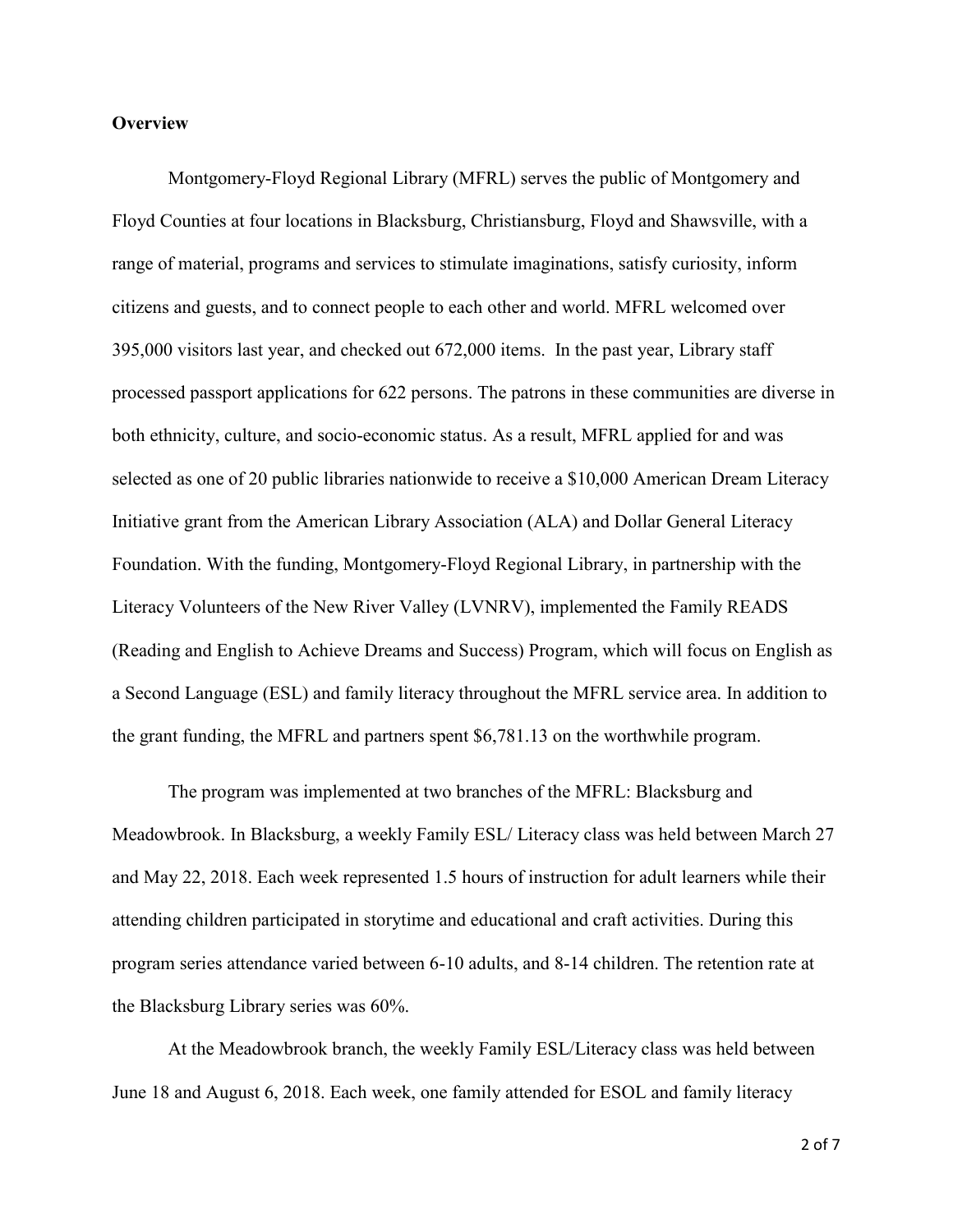instruction, as well as educational children's activities and storytime. While two families (one for ESOL and one for ABE) doesn't seem like much, this is the most rural and sparsely populated area in Montgomery County. Part of the reason why this program was such a success is that both participating families have chosen to continue their co-learning for the remainder of 2018 and the program has added additional families. The second portion of the program at the Meadowbrook branch did not use grant funds. The Meadowbrook Library series has experienced a retention rate of 100%.

Through a collaborative, regional effort, the Family READS program has had a huge impact on the community. The LVNRV provided staff time, ESL education expertise, planning, and volunteers to ensure the program's success. MFRL worked with Head Start and NRCA to provide storytime and books for their classrooms. For this program, NRCA assisted with recruiting participating families. The Virginia Preschool Initiative Program and Montgomery County Public Schools assisted with recruiting families and helped market the program in the schools. Blacksburg Refugee Partnership, which is a fairly new organization that supported the resettlement of six families from various parts of the Middle East, provided transportation for one of the participating families and volunteers to help that family transition in the program. The Mountain Valley Charitable Foundation is a long-standing partner with the Meadowbrook Library branch of MRFL. Volunteers from the Foundation provided dinner for the Meadowbrook program on three separate occasions. The Blacksburg Chinese Church also assisted with recruiting participating families and provided the Blacksburg Library program with dinner from a local Chinese restaurant on one occasion. Virginia Tech interns through the LVNRV were able to recruit three interns over the 10 months of the Family READS program. These interns assisted with classroom instruction, managing the childrens' activities, developing the program manual,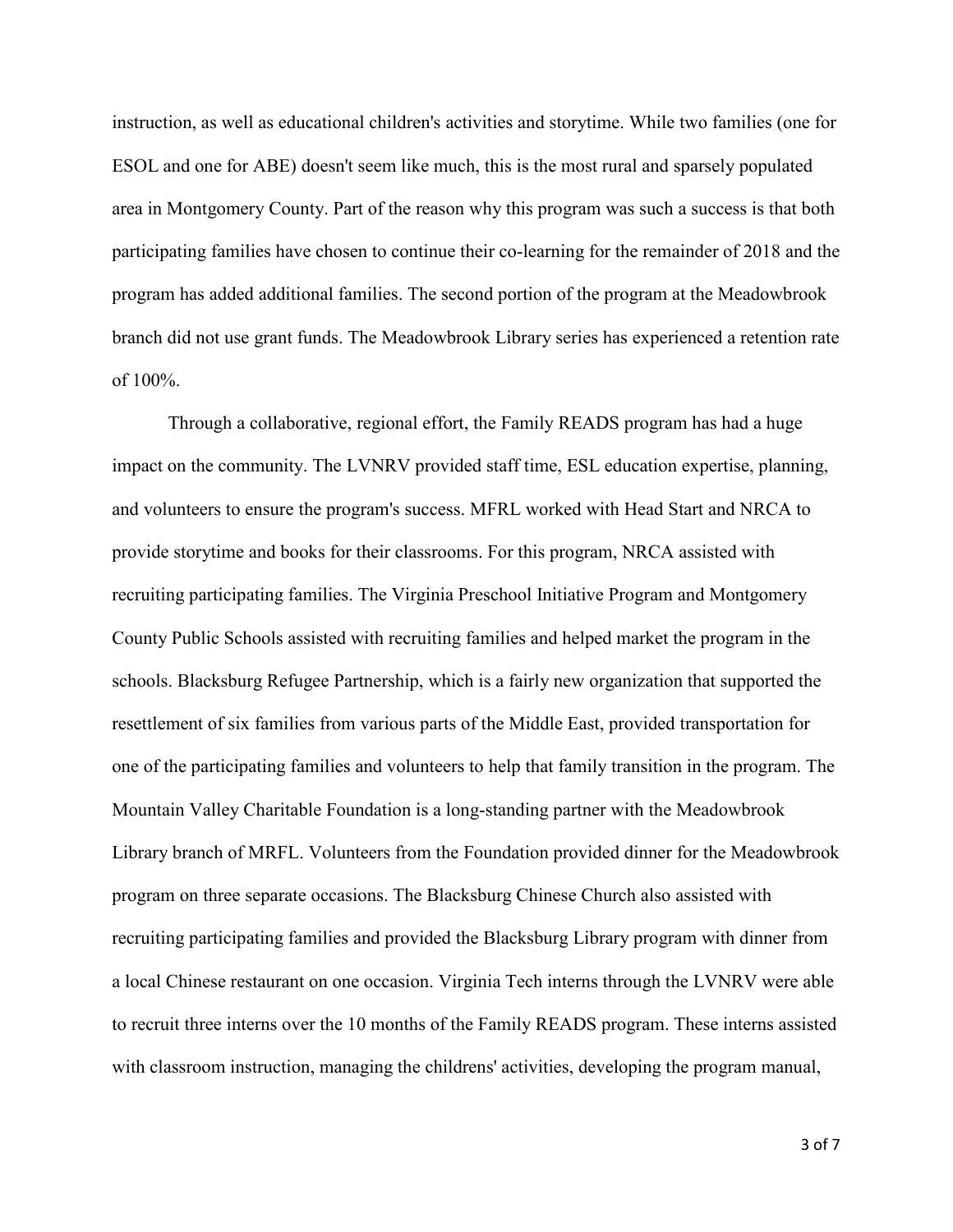and completing reports. Our interns were instrumental in making this program a success. Alpha Phi Omega at Virginia Tech is a Literacy Volunteers connection that provided most of the class volunteers, particularly during the Blacksburg series. These volunteers assisted with adult instruction, helping students with five different first languages. They also helped with childrens' activities and crafts. Finally, Open Book NRV learned about the Family READS program through local media outlets, contacted LVNRV, and donated 100 new children's books so that families that finish the program would have new books to share with their families. The participating children loved the books that were provided by this wonderful group.

The program manual that was created and the list of resources needed for the Family READS program can be found here:

[https://docs.google.com/document/d/1TFxgC0kVzM8C1YqLrUyihJx7MxkNLGFuJCh7N\\_4LEk](https://docs.google.com/document/d/1TFxgC0-kVzM8C1YqLrUyihJx7MxkNLGFuJCh7N_4LEk) Also, ESOL Playaway Launchpads were purchased midway through the program and were given positive feedback by the participants. With grant funds, a set of English No Problem books (New Readers Press) of different levels to enable volunteer-based instruction to adult learners of varying skills were purchased. This comprehensive five-level series provided an opportunity for parents to apply their emerging English skills as they examine and transform their own lives and communities. Additionally, Word by Word, a set of bilingual picture dictionaries, to use for instruction of English vocabulary that supports parent reading of the children's book of the week was purchased. Furthermore, a set of 4 of a children's books, Where is the Green Sheep, was purchased in both English and Spanish.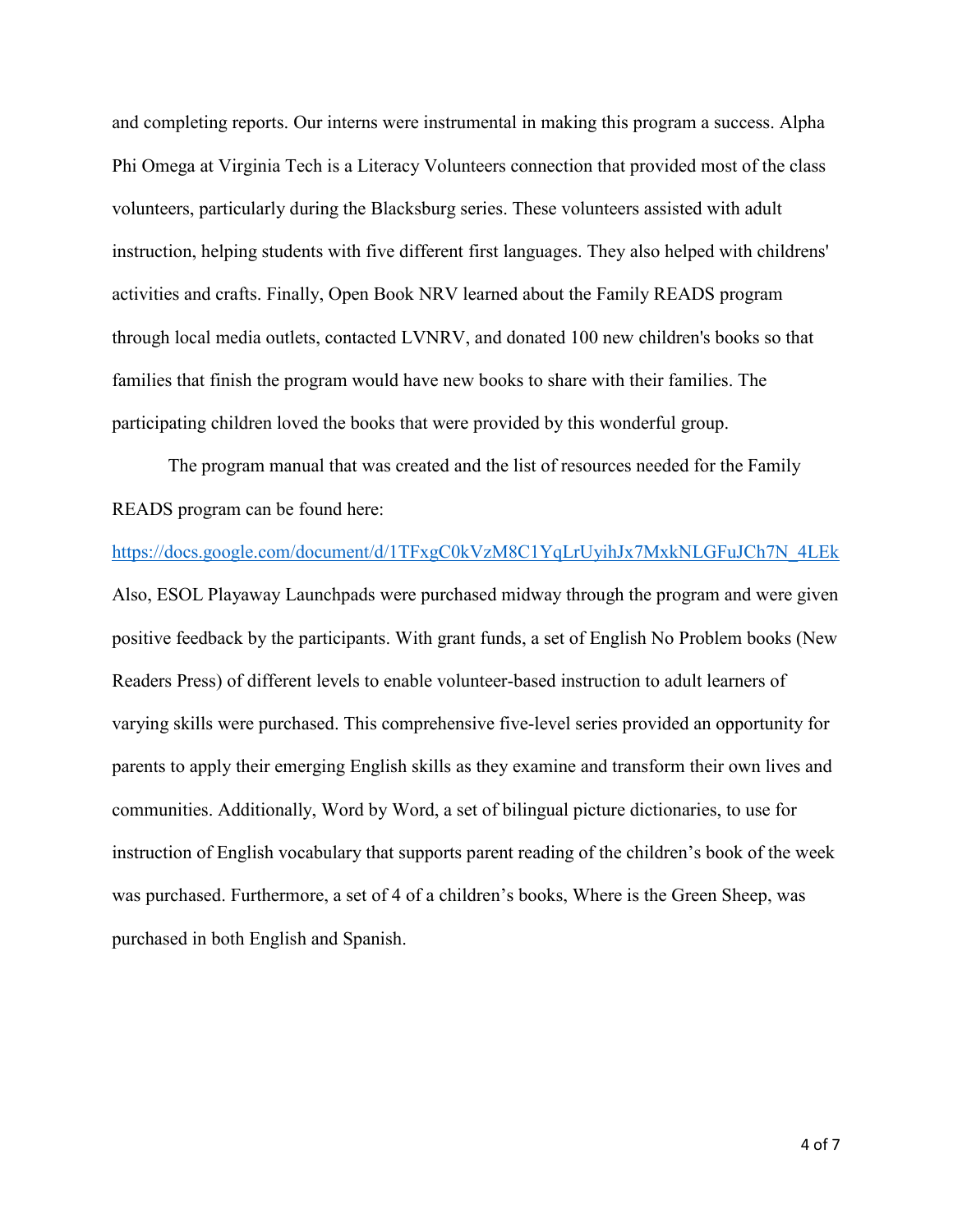#### *Family READS Cost:*

| Contributor                           | Contribution                                                                                      | Amount      |
|---------------------------------------|---------------------------------------------------------------------------------------------------|-------------|
| <b>Blacksburg Chinese Church</b>      | Food to support the Blacksburg Library program                                                    | \$150.00    |
| Montgomery-Floyd Regional Library     | Printing, marking materials, programming supplies                                                 | \$150.00    |
| Montgomery-Floyd Regional Library     | ESL and GED books and other tools to support learning                                             | \$5,235.00  |
| Montgomery-Floyd Regional Library     | 265 hours of staff time from three branches over 24 weeks<br>of the programs, plus planning hours | \$6,603.13  |
| Mountain Valley Charitable Foundation | Food for Meadowbrook Program                                                                      | \$100.00    |
| Open Book NRV                         | Children's books to be used as gifts at program completion                                        | \$346.00    |
| Volunteer Instructors                 | 170 hours of combined volunteer hours                                                             | \$4,197.00  |
| <b>Total</b>                          |                                                                                                   | \$16,781.13 |

#### *Participants Highlights:*



At the Meadowbrook library, the families included a young migrant mother trying to learn a new language and improve her education, and a grandmother with a background from traditional Appalachian culture, who is raising her grandchildren and in need of basic education for herself. At first, the women would not speak to each other, but by the end of the program the grandmother was helping the young mother with her new baby and they had developed a friendship.

Aurora, Parent Program Graduate, (spoken in English at the annual LVNRV Recognition Event) stated, "I read with my children and can help my son with homework. I improved my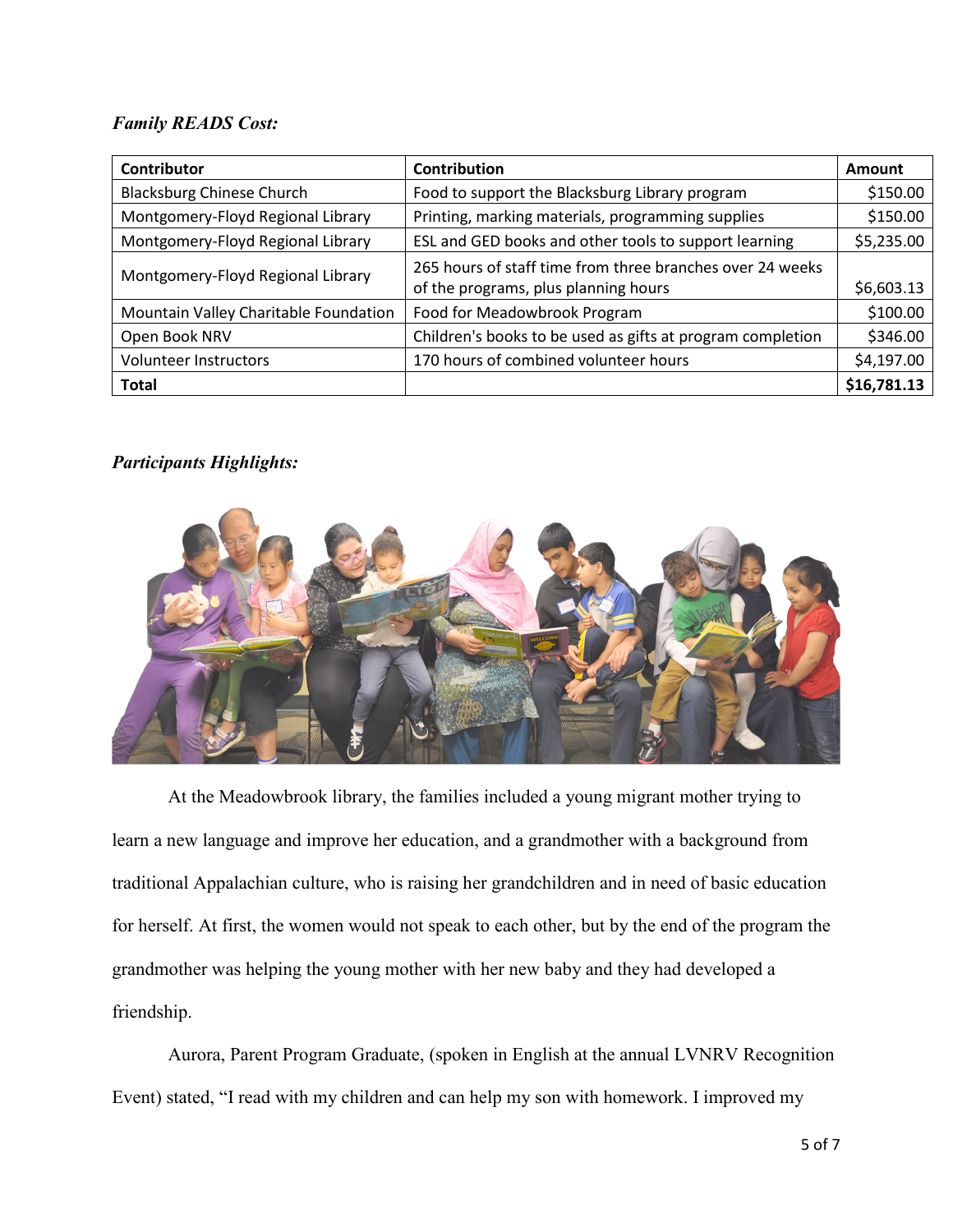English and now study English in an English class. I have a job now at a hair salon. I improved my English and I thank you for this program."

Anne, Program Volunteer Tutor, stated, "This past spring one of the families supported by Blacksburg Refugee Partnership participated in the program, and it was of great benefit to them. This is a family of non-literate, non-English speaking refugees who have settled in Blacksburg; not only did the program expose the family to the benefits of reading with their children and visiting the library, but it also provided an important connection to the Blacksburg community. The opportunity to speak English with other non-native speakers as well the fellowship which it provided was priceless for this recently arrived family. As an LVNRV ESL tutor working with this family, I was present during many Family READS sessions and witnessed the great work being accomplished by the staff and volunteers as they engaged the families in the program activities. During my tutoring sessions with the family at their home, I have seen how the mother now gets out books for her toddler and preschooler and points out pictures using English words. I believe she understands how valuable this is for her children's growth."

#### *The Results:*

The goal of the Family READS Program was to increase the English language skills of parents to achieve parenting, work, and community goals, and to fully partner in their children's education, while also increasing the English literacy and language skills of their children. The result? Of the program graduates, 100% reported improved English vocabulary; 83% reported improved English listening and speaking; 100% reported improving skills to read with children; 100% reported increased use of library. Of the adult participants who completed the first two programs, 75% pursued opportunities to continue English language learning. Data on the third